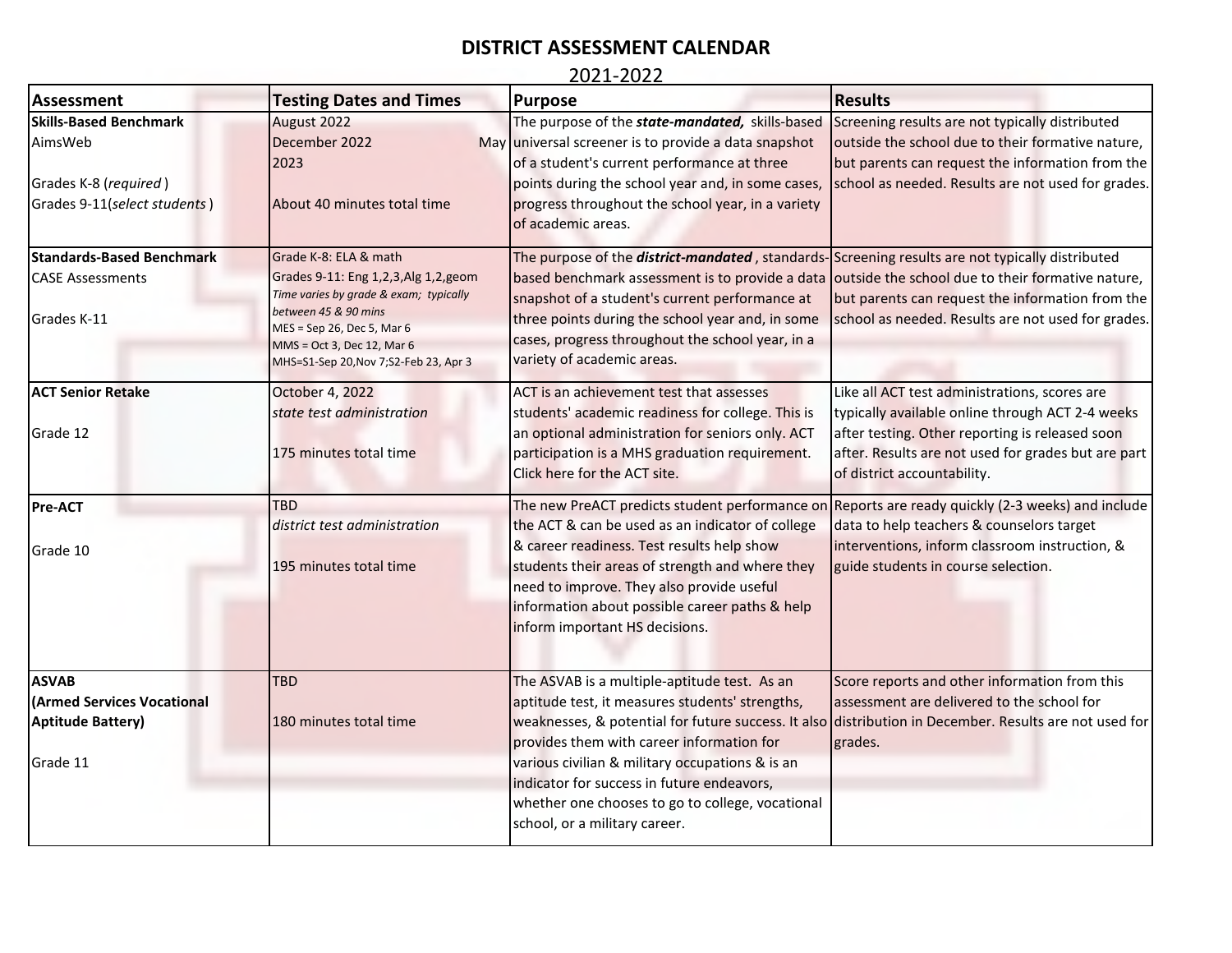## **DISTRICT ASSESSMENT CALENDAR**

### 2021-2022

| <b>Assessment</b>                                                                 | <b>Testing Dates and Times</b>                                                                                      | Purpose                                                                                                                                                                                                                                                                                                                                                                                       | <b>Results</b>                                                                                     |
|-----------------------------------------------------------------------------------|---------------------------------------------------------------------------------------------------------------------|-----------------------------------------------------------------------------------------------------------------------------------------------------------------------------------------------------------------------------------------------------------------------------------------------------------------------------------------------------------------------------------------------|----------------------------------------------------------------------------------------------------|
| <b>TCAP Summative Assessments for</b>                                             | TRD                                                                                                                 | The state-mandated TCAP Summative                                                                                                                                                                                                                                                                                                                                                             | Raw scores used for grades will be available                                                       |
| <b>High School</b>                                                                | (state administration window is                                                                                     | Assessments are operational for all courses.                                                                                                                                                                                                                                                                                                                                                  | before the release of report cards. Full reporting                                                 |
| (TNReady End of Course)                                                           | not yet released)                                                                                                   | Testing will be online, and the school's schedule                                                                                                                                                                                                                                                                                                                                             | will be made available either in January or in the                                                 |
|                                                                                   |                                                                                                                     | can vary within the testing dates. Click here for                                                                                                                                                                                                                                                                                                                                             | summer. Scores are used as 15% of the 2nd 9-                                                       |
| Grades 9-12                                                                       | Time varies by course, between 75-<br>230 minutes total time                                                        | more information from the state's website.                                                                                                                                                                                                                                                                                                                                                    | weeks final average for each first semester course<br>and are part of district accountability.     |
| <b>Fall Semester Exams</b>                                                        | Dec 12-15, 2022<br>district semester exam window                                                                    | All semester exams are teacher-constructed                                                                                                                                                                                                                                                                                                                                                    | Scores for these assessments are available on<br>Power School. Results are used as 10% of the fall |
| (Midterms - MMS)<br>(Finals - MHS)                                                |                                                                                                                     | assessments and administered according to the<br>school's specific semester exam schedule.                                                                                                                                                                                                                                                                                                    | semester average at MMS or 20% of the fall final                                                   |
|                                                                                   | Time varies by exam, typically                                                                                      |                                                                                                                                                                                                                                                                                                                                                                                               | course average at MHS.                                                                             |
| Grades 5 - 12                                                                     | between 45 - 120 minutes total time                                                                                 |                                                                                                                                                                                                                                                                                                                                                                                               |                                                                                                    |
| <b>ACCESS for ELLs</b><br>Grades K-12 (English Language<br>Learner students only) | <b>TBD</b><br>state test administration window<br>Tests are untimed, but typically<br>about 180 minutes total time. | The <b>state-mandated</b> ACCESS for ELLs assessment Scores and other information from this<br>measures English language proficiency levels and<br>is used as one criterion to determine when ELLs<br>have attained the language proficiency needed to grades.<br>participate meaningfully in content area<br>classrooms. Click <i>here</i> for more information from<br>the state's website. | assessment are delivered to the schools for<br>distribution in August. Results are not used for    |
| <b>TCAP Alternate Assessments</b>                                                 | <b>TBD</b>                                                                                                          | These <b>state-mandated</b> alternate assessments are Scores and other information from this                                                                                                                                                                                                                                                                                                  |                                                                                                    |
| (MSAA - ELA and math)                                                             | state test administration window                                                                                    | for students with the most significant cognitive                                                                                                                                                                                                                                                                                                                                              | assessment are delivered to the schools for                                                        |
| (TCAP-Alt - sci & ss)                                                             | Tests are untimed, total time varies                                                                                | disabilities for whom participation in the regular<br>state assessment is inappropriate, even with the                                                                                                                                                                                                                                                                                        | distribution. Results are not used for grades but<br>are part of district accountability.          |
| Grades 3-11 (select special<br>education students only)                           | based on individual student needs.                                                                                  | use of extensive accommodations. Click here for<br>more information from the state's website.                                                                                                                                                                                                                                                                                                 |                                                                                                    |
| <b>ACT</b>                                                                        | March 7, 2023                                                                                                       | See ACT senior Retake (in October) for a                                                                                                                                                                                                                                                                                                                                                      | See ACT Senior Retake (in October) for a                                                           |
|                                                                                   | state test administration                                                                                           | description of this assessment. While this is a                                                                                                                                                                                                                                                                                                                                               | description of how results from this assessment                                                    |
| Grade 11                                                                          |                                                                                                                     | state-mandated administration for juniors, ACT                                                                                                                                                                                                                                                                                                                                                | are made available.                                                                                |
|                                                                                   | 175 minutes total time                                                                                              | participation is a MHS graduation requirement.<br>Click here for the ACT site.                                                                                                                                                                                                                                                                                                                |                                                                                                    |